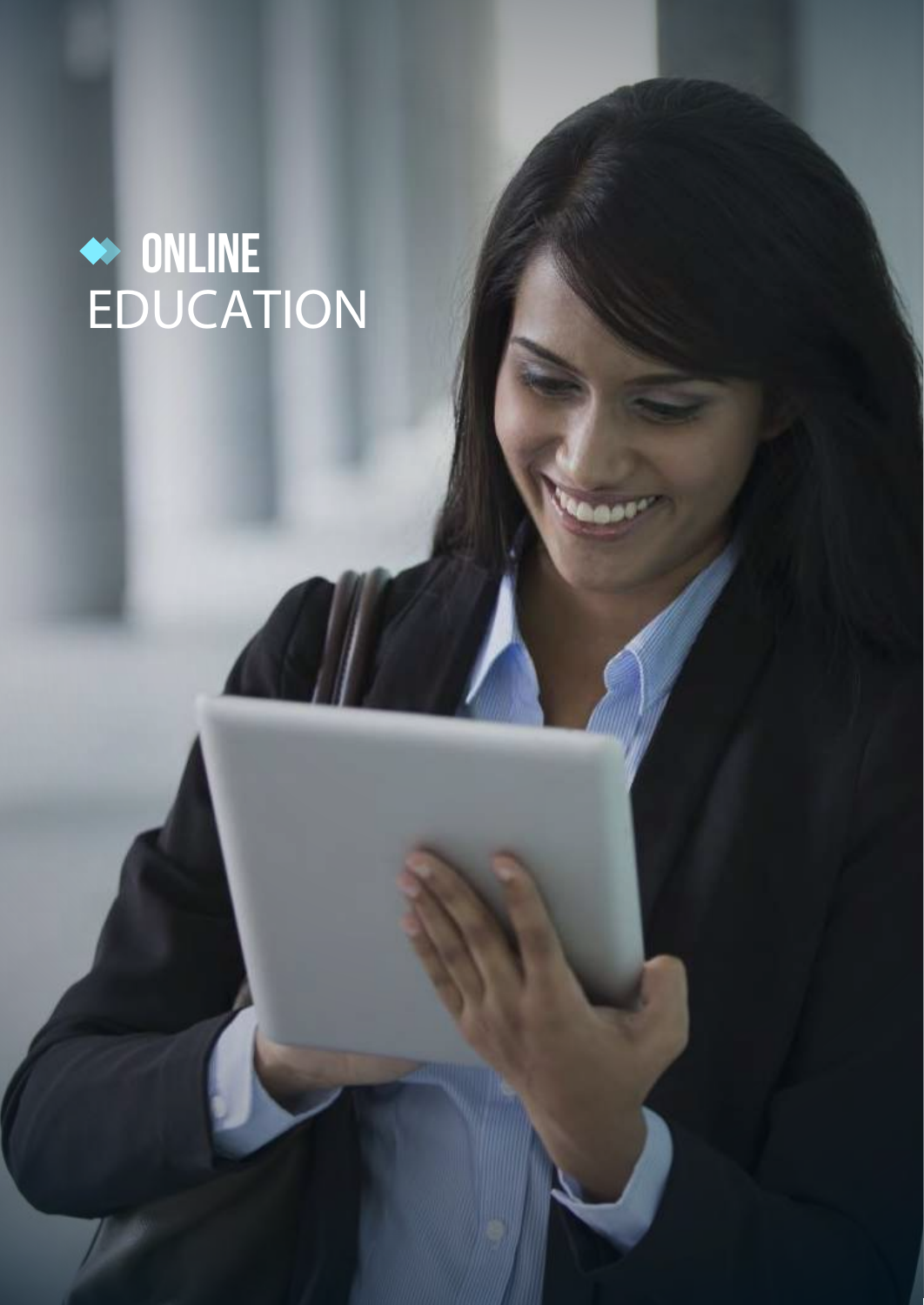## **What is online and distance education?**

Advances in information technology have led to the expansion of distance education opportunities. A wide selection of qualifications can now be completed from the convenience of your own home. Online and distance education programs allow students to obtain an international education without having to leave their home country, which may not be possible for some people with family, work and other commitments. You may also have the option of combining study at home with some study abroad. You can choose from a large range of VET and higher education courses — from hospitality to business — at a number of institutions.

# **Course delivery**

Online and distance education courses are delivered in a variety of ways. This includes:

Studying online courses delivered through the internet

2 Studying through distance education with course materials delivered through the post

Studying at home combined with classes taught in association with institutions overseas

Studying at home combined with some visits to study centres (offshore campuses) set up by institutions in other countries

5 Studying at home but with foreign lecturers and tutors providing periods of face-to-face tuition.

While some providers allow essays and exams to be submitted online, others require students to complete exams at overseas venues such as offshore campuses. Many institutions provide flexibility through part-time study as well as trimester and term systems that allow you to spread out or accelerate your studies. Some providers may allow you to enrol in single units (rather than an entire course) to trial a particular area of study. Online and distance education also makes it possible to begin study in your home country before making the move to to study on campus in a foreign country.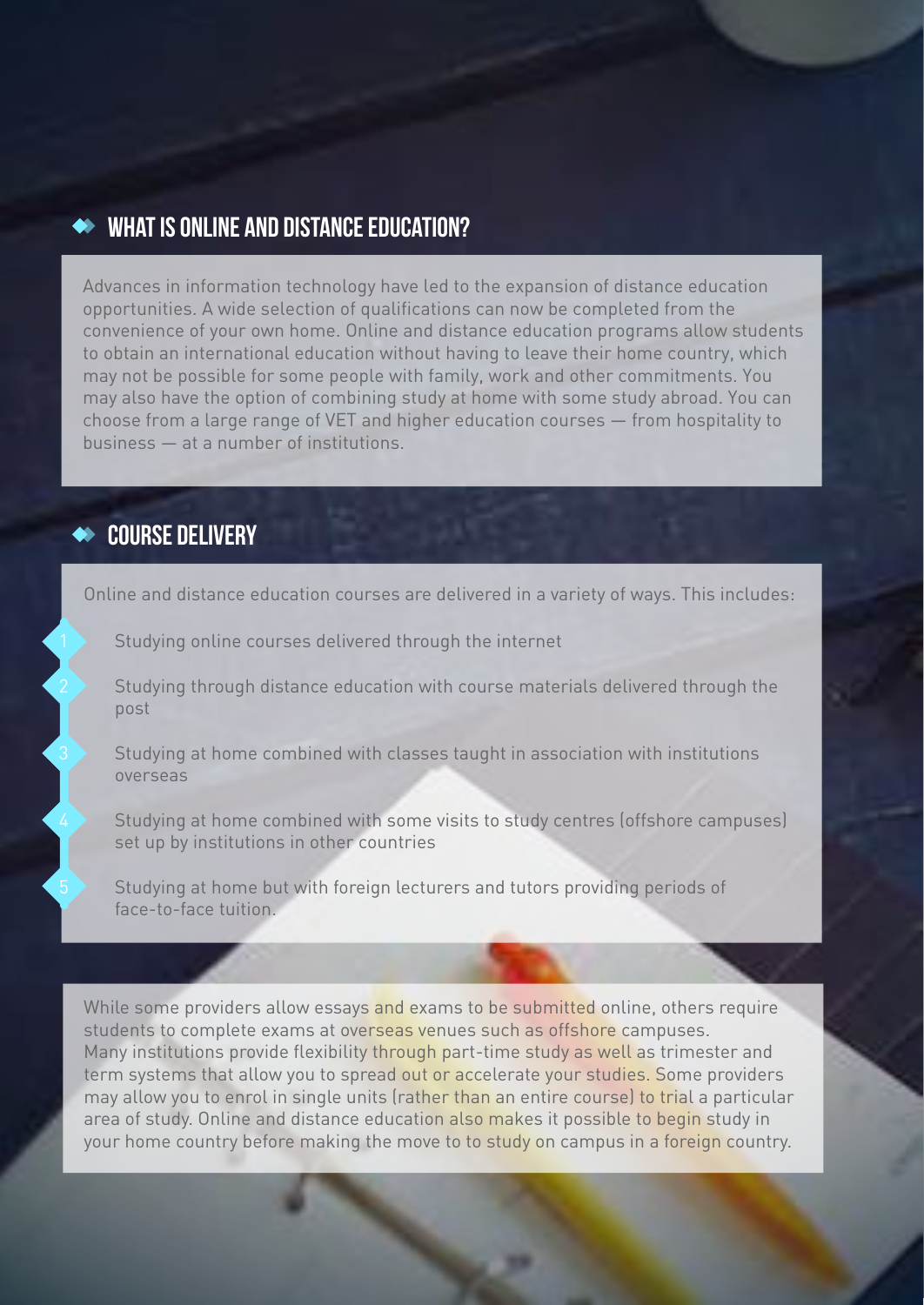# $\leftrightarrow$  STUDENT SUPPORT

Online and distance courses are often supported by technology such as online student forums, virtual classrooms and electronic library resources, allowing you to interact with other students, share your work and opinions, access readings, listen to lectures, consult tutors and submit assessments. Institutions also provide online and distance students with support services such as counselling, academic advice and technical assistance.

# **Entry requirements**

International student entry requirements (such as academic and English language requirements) for online and distance education courses will typically be the same, or very similar, to those for the on-campus equivalent of the course. You will need to check with our counselors for specific course entry requirements and starting times — some courses allow you to apply and start studying at any time, while others have set dates.

# **GLOBAL NETWORK**

We offer you a global reach through our partner network of online education providers in Australia, New Zealand, United Kingdom, Ireland, Czech Republic, USA, Canada, Malaysia,India, Singapore, China, Dubai and many more spread across 4 continents.